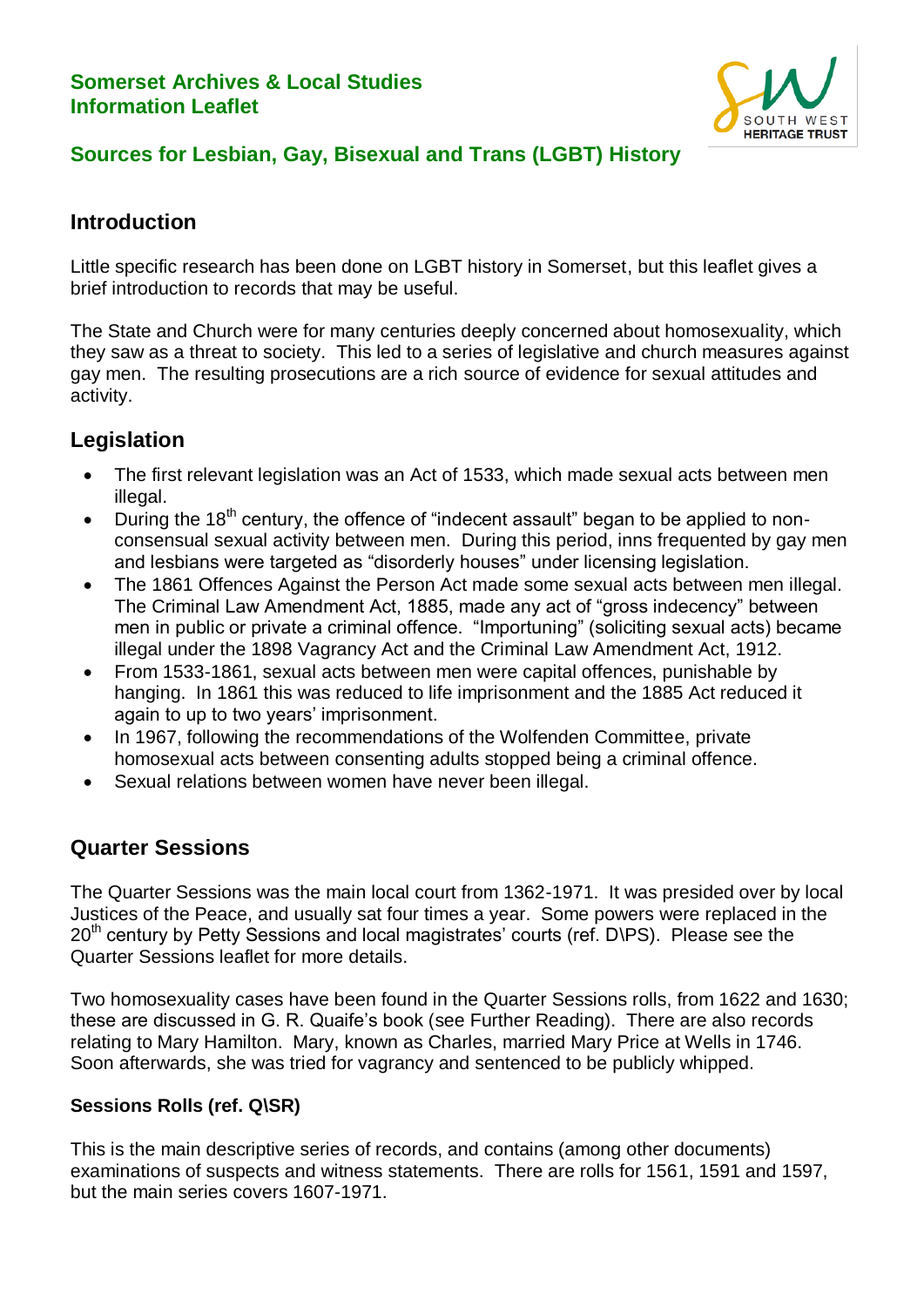## **Order Books (ref. Q\SO)**

These contain court orders for cases heard by Justices, and some petitions and calendars of prisoners. However, the outcome of a case will not necessarily be recorded in the order book. The main run of Order Books starts in 1613, and continues until 1971. Earlier volumes (before the 18<sup>th</sup> century) are in a mixture of Latin and English.

# **Assizes**

As homosexuality was a capital offence between 1533 and 1861, cases should have been heard at the Assizes, which was the higher criminal court.

Assize judges visited each county three times a year. The Assize records are held centrally at The National Archives. Somerset came under the Western Circuit; these records are catalogued under the code ASSI 21-30.

For further details about Assize records, please see the Assizes leaflet.

## **Church Court records**

The Church took an active interest in nearly all aspects of community life and morality. They tried to regulate all types of sexual activities, whether between heterosexual or same-sex couples. Canon law specifically banned sexual acts between men and cross-dressing, both of which are condemned in the Old Testament.

Somerset came under the Diocese of Bath and Wells, whose records are held here at the Somerset Heritage Centre (ref. D\D). For more information about the records, please see the Diocesan Records leaflet.

#### **Visitation records**

Visitation was the process whereby the Bishop investigated life in the parishes under his jurisdiction. After receiving reports from the clergy and churchwardens on the state of the parish, he would visit to deal with any serious matters.

Records of visitations during the Middle Ages sometimes appear in the **Bishops' Registers** (ref. D\D\Breg); these will be in Latin. **Visitation articles** (the churchwardens' replies to a series of questions about their parish) survive for 1840-1901 (ref. D\D\Va), and **visitation presentments** (churchwardens' replies for the annual archdeacons' visitation) for 1818-1879 (ref. D\D\Vp).

#### **Church Court records**

The Church had its own court system, parallel to the civil courts, which heard its own cases and issued its own penalties.

**Deposition Books (ref. D\D\Cd)** These survive for 1530-1754 and record witness statements. They are very rich in detail, and are in English. These are only catalogued by volume, not by individual case.

**Cause Papers (ref. D\D\Cp)** These are formal papers and witness statements relating to particular cases. They survive best for the 18<sup>th</sup> and 19<sup>th</sup> centuries, but are not listed in detail.